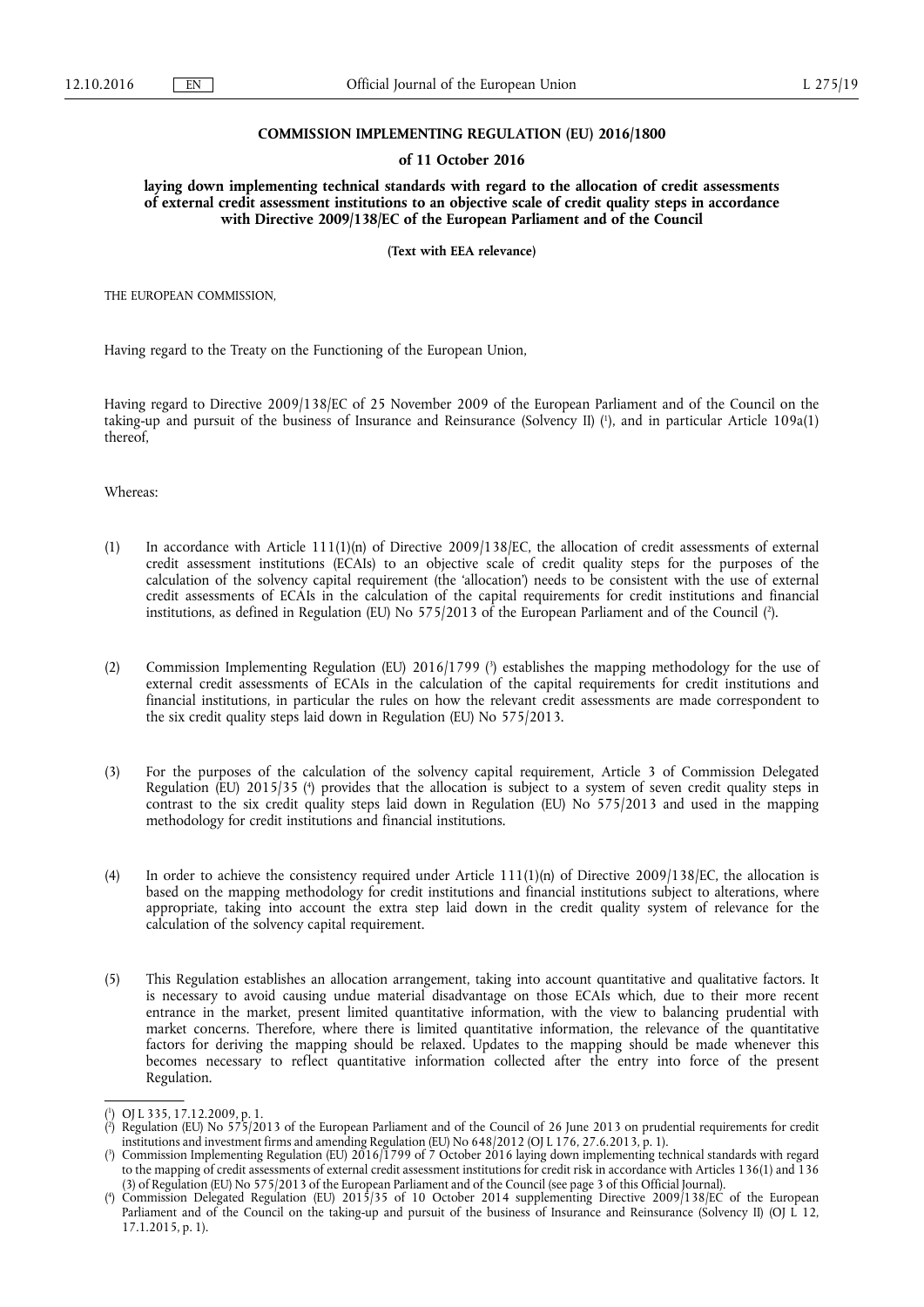- (6) The allocation arrangements apply to credit assessments of ECAIs, which are credit rating agencies that are registered or certified in accordance with Regulation (EC) No 1060/2009 of the European Parliament and of the Council ( 1 ) or central banks issuing credit ratings which are exempt from the application of that Regulation, as well as to credit assessments endorsed by an ECAI in accordance with Regulation (EC) No 1060/2009.
- (7) This Regulation is based on the draft implementing technical standards submitted by the European supervisory authorities (ESAs) (the European Banking Authority, the European Insurance and Occupational Pensions Authority and the European Securities and Markets Authority) to the Commission.
- (8) On 29 March 2016, the Commission notified the Joint Committee of the ESAs of its intention to endorse the draft implementing technical standards with amendments in order to ensure a balance between a solid prudential approach and the need to avoid further concentration in an already very concentrated credit rating market dominated by three large ECAIs with a combined market share of around 90 %. In its notification, the Commission highlighted in particular the need to avoid the automatic application after three years of a more conservative mapping to all ECAIs which did not produce sufficient ratings and irrespective of the quality of their ratings, as this approach would risk creating a regulatory barrier to market entry and undermine the competitive position of smaller/newer ECAIs simply because they do not produce as many ratings as large incumbent firms. In its formal opinion of 12 May 2016, the Joint Committee of the ESAs confirmed its initial position and did not resubmit implementing technical standards amended in a way consistent with the Commission's proposed amendments.
- (9) In order to ensure a balance between a solid prudential approach and competition in the credit rating market, the draft implementing technical standards should be amended in respect of provisions that may cause undue material disadvantage to smaller/newer ECAIs due to their more recent entrance in the market, in particular the provisions concerning application of a more conservative treatment in case of limited data, the entry into force of a new mapping automatically as of 2019, the provision concerning the review of the mapping and the mapping tables applicable as of 2019.
- (10) The European Supervisory Authorities have conducted open public consultations on the draft implementing technical standards on which this Regulation is based, analysed the potential related costs and benefits and requested the opinion of the Banking Stakeholder Group established in accordance with Article 37 of Regulation (EU) No 1093/2010 of the European Parliament and of the Council ( 2 ), the Insurance and Reinsurance Stakeholder Group established in accordance with Article 37 of Regulation (EU) No 1094/2010 of the European Parliament and of the Council (<sup>3</sup>), and of the Securities and Markets Stakeholder Group established in accordance with Article 37 of Regulation (EU) No 1095/2010 of the European Parliament and of the Council (\*),

HAS ADOPTED THIS REGULATION:

# *Article 1*

The allocation of credit assessments of external credit assessment institutions to an objective scale of credit quality steps shall be that set out in the Annex.

#### *Article 2*

This Regulation shall enter into force on the twentieth day following that of its publication in the *Official Journal of the European Union*.

<sup>(</sup> 1 ) Regulation (EC) No 1060/2009 of the European Parliament and of the Council of 16 September 2009 on credit rating agencies (OJ L 302, 17.11.2009, p. 1).

<sup>(</sup> 2 ) Regulation (EU) No 1093/2010 of the European Parliament and of the Council of 24 November 2010 establishing a European Supervisory Authority (European Banking Authority), amending Decision No 716/2009/EC and repealing Commission Decision 2009/78/EC (OJ L 331, 15.12.2010, p. 12).

<sup>(</sup> 3 ) Regulation (EU) No 1094/2010 of the European Parliament and of the Council of 24 November 2010 establishing a European Supervisory Authority (European Insurance and Occupational Pensions Authority), amending Decision No 716/2009/EC and repealing Commission Decision 2009/79/EC (OJ L 331, 15.12.2010, p. 48).

<sup>(</sup> 4 ) Regulation (EU) No 1095/2010 of the European Parliament and of the Council of 24 November 2010 establishing a European Supervisory Authority (European Securities and Markets Authority), amending Decision No 716/2009/EC and repealing Commission Decision 2009/77/EC (OJ L 331, 15.12.2010, p. 84).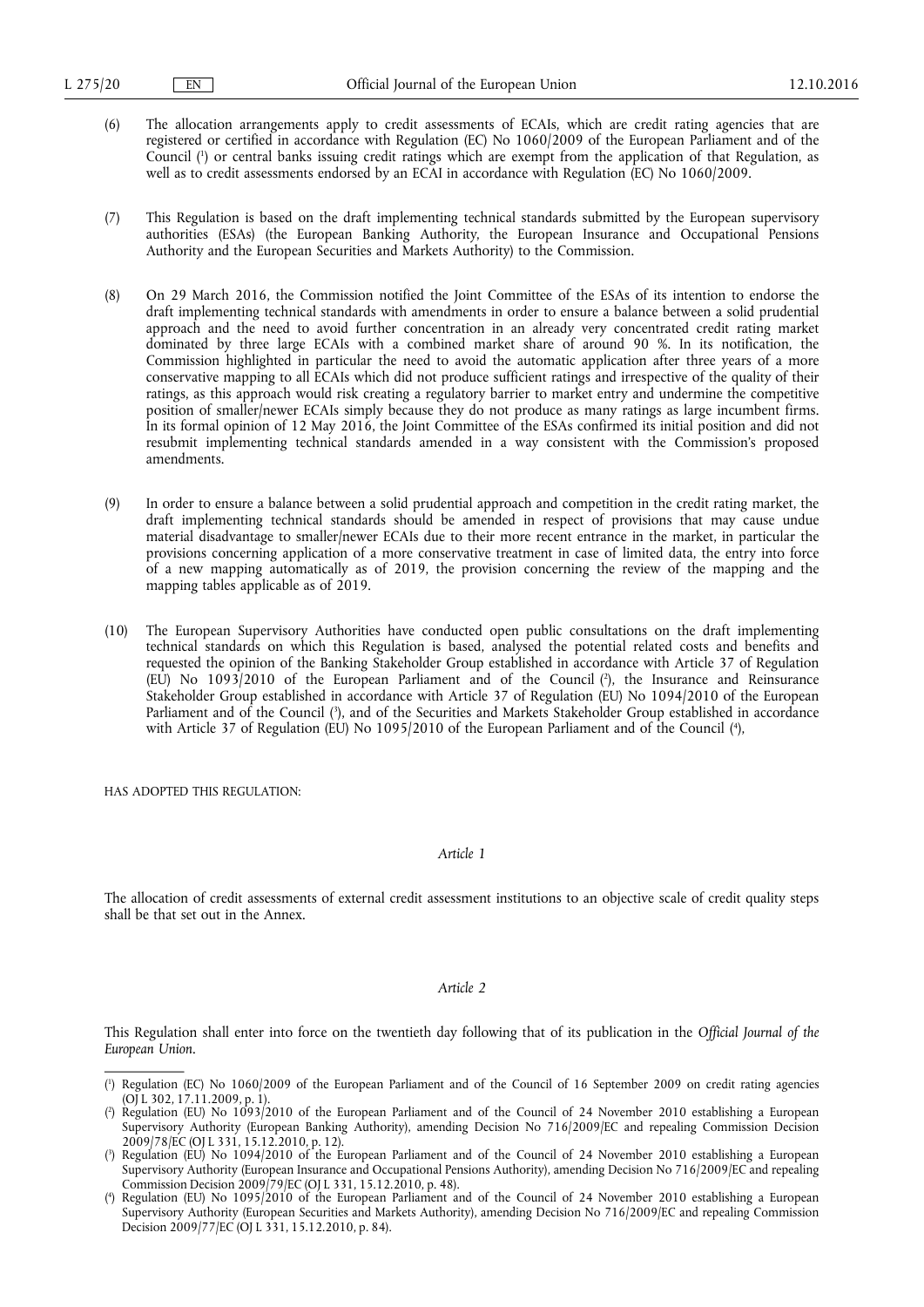This Regulation shall be binding in its entirety and directly applicable in all Member States.

Done at Brussels, 11 October 2016.

*For the Commission The President*  Jean-Claude JUNCKER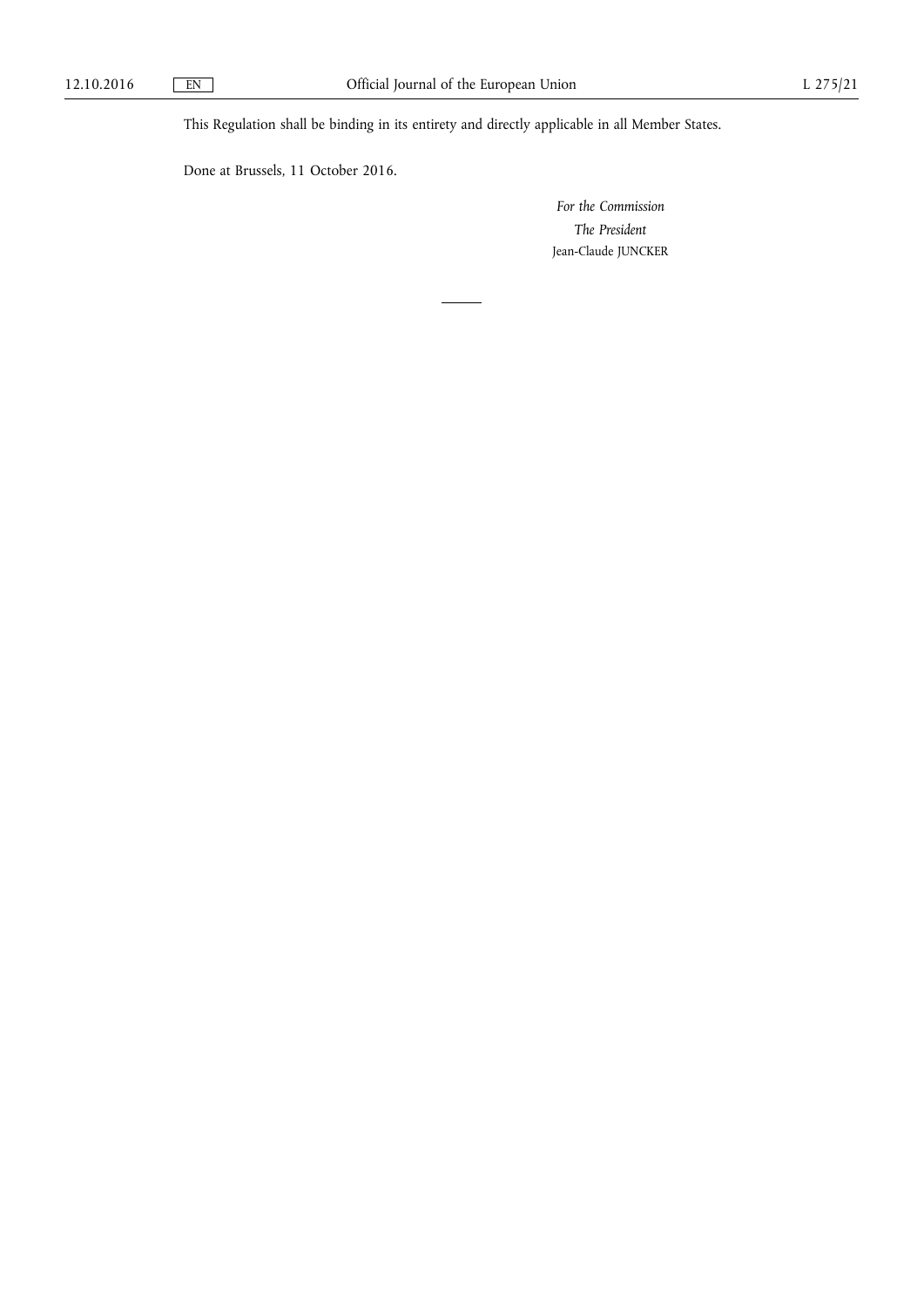$L 275/22$ 

 $EN$ 

# **Allocation of credit assessments of external credit assessment institutions to an objective scale of credit quality steps**

| Credit quality step                           | $\bf{0}$   | $\mathbf{1}$       | $\mathbf{2}$ | 3               | 4                    | 5                  | 6                             |
|-----------------------------------------------|------------|--------------------|--------------|-----------------|----------------------|--------------------|-------------------------------|
| AM Best Europe-Rating Services Ltd            |            |                    |              |                 |                      |                    |                               |
| Long-term issuer credit ratings scale         | aaa        | aa+, aa, aa-       | a+, a, a-    | bbb+, bbb, bbb- | bb+, bb, bb-         | $b+, b, b$ -       | ccc+, ccc, ccc-, cc,<br>c, rs |
| Long-term debt ratings scale                  | aaa        | aa+, aa, aa-       | a+, a, a-    | bbb+, bbb, bbb- | $bb+$ , $bb$ , $bb-$ | $b+, b, b$ -       | ccc+, ccc, ccc-, cc,<br>c, d  |
| Financial strength ratings scale              |            | $A^{++}$ , $A^{+}$ | $A, A-$      | $B++, B+$       | $B, B-$              | $C_{++}$ , $C_{+}$ | C, C-, D, E, F, S             |
| Short-term ratings scale                      |            | $AMB-1+$           | $AMB-1-$     | AMB-2, AMB-3    | AMB-4                |                    |                               |
| <b>ARC Ratings SA</b>                         |            |                    |              |                 |                      |                    |                               |
| Medium- and long-term issuers rating<br>scale | <b>AAA</b> | AA                 | A            | <b>BBB</b>      | BB                   | $\, {\bf B}$       | CCC, CC, C, D                 |
| Medium and long-term issues rating<br>scale   | AAA        | AA                 | A            | <b>BBB</b>      | ${\bf BB}$           | B                  | CCC, CC, C, D                 |
| Short-term issuers rating scale               |            | $A-1+$             | $A-1$        | $A-2, A-3$      | <b>B</b> , C, D      |                    |                               |
| Short-term issues rating scale                |            | $A-1+$             | $A-1$        | $A-2, A-3$      | <b>B</b> , C, D      |                    |                               |
| ASSEKURATA Assekuranz Rating-Agentur GmbH     |            |                    |              |                 |                      |                    |                               |
| Long-term credit rating scale                 | <b>AAA</b> | AA                 | A            | <b>BBB</b>      | BB                   | $\, {\bf B}$       | CCC, CC/C, D                  |
| Short-term corporate rating scale             |            | $A++$              | A            |                 | <b>B</b> , C, D      |                    |                               |
| Axesor SA                                     |            |                    |              |                 |                      |                    |                               |
| Global rating scale                           | AAA        | AA                 | $\mathbf{A}$ | BBB             | ${\bf BB}$           | $\, {\bf B}$       | CCC, CC, C, D, E              |
| BCRA - Credit Rating Agency AD                |            |                    |              |                 |                      |                    |                               |
| Bank long-term ratings scale                  | <b>AAA</b> | AA                 | A            | <b>BBB</b>      | BB                   | $\, {\bf B}$       | C, D                          |
| Insurance long-term ratings scale             | iAAA       | iAA                | iA           | iBBB            | iBB                  | iB                 | iC, iD                        |
| Corporate long-term ratings scale             | <b>AAA</b> | AA                 | A            | <b>BBB</b>      | <b>BB</b>            | $\boldsymbol{B}$   | CCC, CC, C, D                 |
| Municipality long-term ratings scale          | AAA        | AA                 | A            | <b>BBB</b>      | <b>BB</b>            | B                  | CCC, CC, C, D                 |

 $1275/22$   $\Box$  EN  $\Box$  EN  $\Box$  EN  $\Box$  D13.10.2016 Difficial Journal of the European Union EN  $\Box$  EN  $\Box$  D13.10.2016 Official Journal of the European Union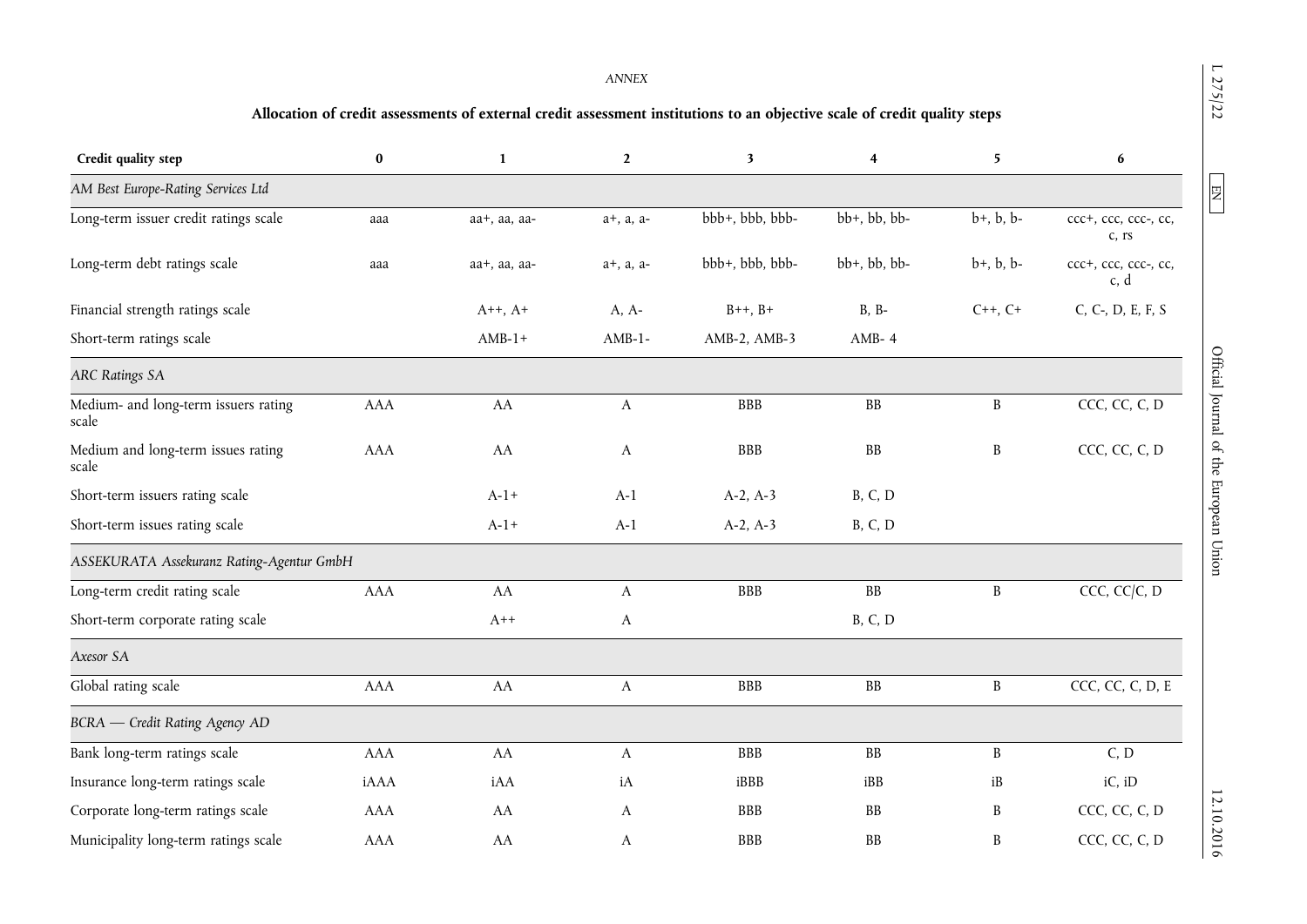| Issue long-term ratings scale                   | <b>AAA</b> | AA         | $\mathbf{A}$          | <b>BBB</b> | <b>BB</b>       | B            | CCC, CC, C, D |
|-------------------------------------------------|------------|------------|-----------------------|------------|-----------------|--------------|---------------|
| Bank short-term ratings scale                   |            | $A-1+$     | $A-1$                 | $A-2, A-3$ | B, C, D         |              |               |
| Corporate short-term ratings scale              |            | $A-1+$     | $A-1$                 | $A-2, A-3$ | <b>B</b> , C, D |              |               |
| Municipality short-term ratings scale           |            | $A-1+$     | $A-1$                 | $A-2, A-3$ | <b>B</b> , C, D |              |               |
| Issue short-term rating scale                   |            | $A-1+$     | $A-1$                 | $A-2, A-3$ | B, C, D         |              |               |
| Banque de France                                |            |            |                       |            |                 |              |               |
| Global long-term issuer credit ratings<br>scale |            | $3 + +$    | $3+, 3$               | $4+$       | $4, 5+$         | 5, 6         | 7, 8, 9, P    |
| Capital Intelligence                            |            |            |                       |            |                 |              |               |
| International long-term issuer rating<br>scale  | <b>AAA</b> | AA         | $\mathbf{A}$          | <b>BBB</b> | $\rm BB$        | $\, {\bf B}$ | C, RS, SD, D  |
| International long-term issue rating<br>scale   | <b>AAA</b> | AA         | A                     | <b>BBB</b> | B               | B            | CCC, CC, C, D |
| International short-term issuer rating<br>scale |            | $A-1+$     | $A-1$                 | $A-2, A-3$ | <b>B</b> , C, D |              |               |
| International short-term issue rating<br>scale  |            | $A-1+$     | $A-1$                 | $A-2, A-3$ | B, C, D         |              |               |
| Cerved Rating Agency SpA.                       |            |            |                       |            |                 |              |               |
| Corporate long-term rating scale                | A1.1       | A1.2, A1.3 | A2.1, A2.2, A3.1      | B1.1, B1.2 | B2.1, B2.2      | C1.1         | C1.2, C2.1    |
| Creditreform Ratings AG                         |            |            |                       |            |                 |              |               |
| Long-term rating scale                          | AAA        | ${\rm AA}$ | $\boldsymbol{\rm{A}}$ | <b>BBB</b> | $\rm BB$        | $\, {\bf B}$ | C, D          |
| CRIF S.p.A.                                     |            |            |                       |            |                 |              |               |
| Global long-term rating scale                   | AAA        | AA         | A                     | BBB        | BB              | $\, {\bf B}$ | CCC, D1, D2   |
| Dagong Europe Credit Rating                     |            |            |                       |            |                 |              |               |
| Long-term credit rating scale                   | <b>AAA</b> | AA         | $\boldsymbol{A}$      | <b>BBB</b> | $\rm BB$        | $\, {\bf B}$ | CCC, CC, C, D |
| Short-term credit rating scale                  |            | $A-1$      |                       | $A-2, A-3$ | B, C, D         |              |               |

12.10.2016 L  $\overline{E}$   $\overline{E}$   $\overline{E}$   $\overline{E}$   $\overline{E}$   $\overline{E}$   $\overline{E}$   $\overline{E}$   $\overline{E}$   $\overline{E}$   $\overline{E}$   $\overline{E}$   $\overline{E}$   $\overline{E}$   $\overline{E}$   $\overline{E}$   $\overline{E}$   $\overline{E}$   $\overline{E}$   $\overline{E}$   $\overline{E}$   $\overline{E}$   $\overline{E}$  Official Journal of the European Union

12.10.2016

 $\boxed{\text{EN}}$ 

 $1.275/23$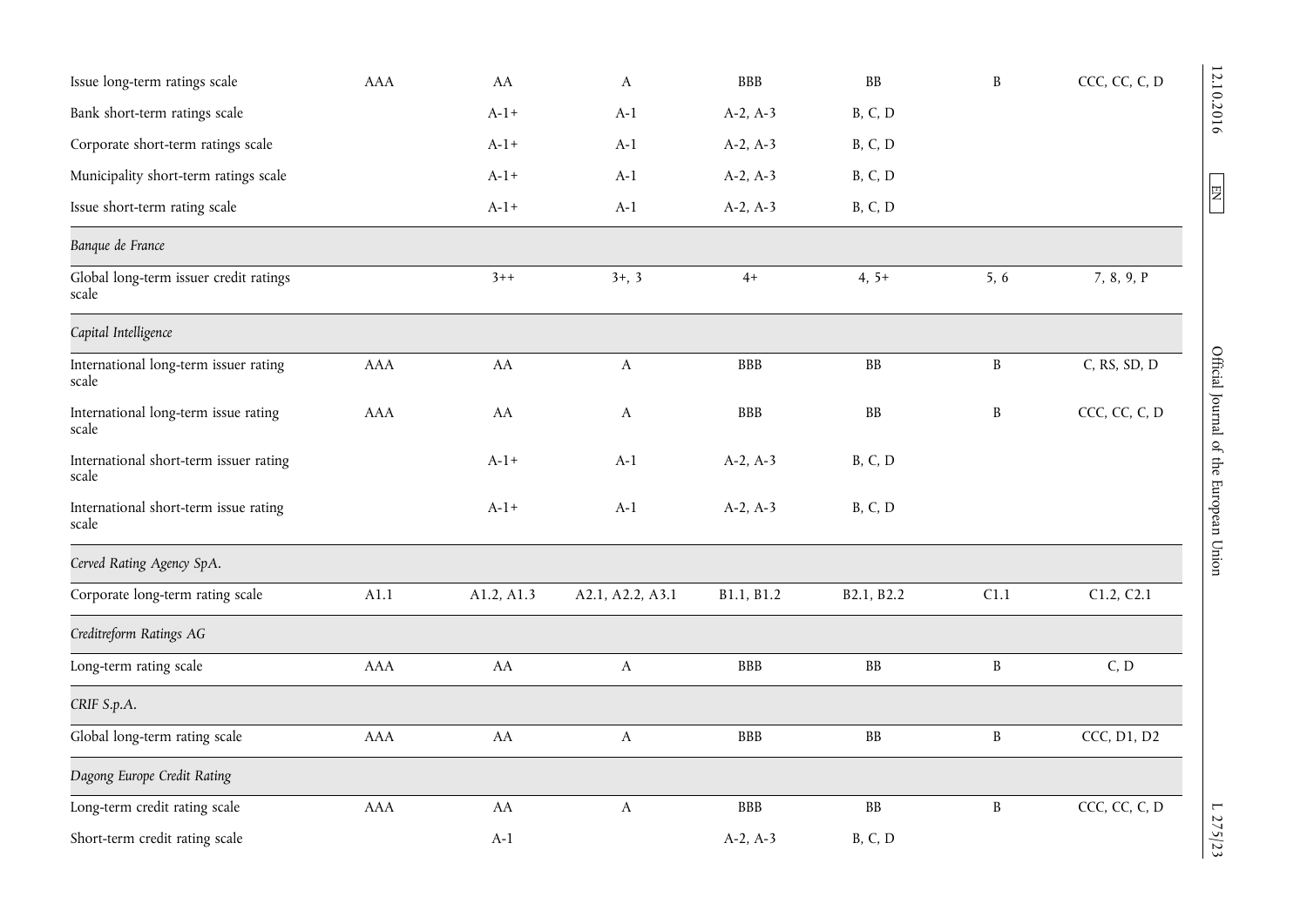| <b>DBRS Ratings Limited</b>                                                                                                                                      |            |              |              |                                 |                        |              |                      |
|------------------------------------------------------------------------------------------------------------------------------------------------------------------|------------|--------------|--------------|---------------------------------|------------------------|--------------|----------------------|
| Long-term obligations rating scale                                                                                                                               | <b>AAA</b> | AA           | $\mathbf{A}$ | <b>BBB</b>                      | $\mathbf{B}\mathbf{B}$ | $\, {\bf B}$ | CCC, CC, C, D        |
| Commercial paper and short-term debt<br>rating scale                                                                                                             |            | R-1 H, R-1 M | $R-1$ L      | $R-2, R-3$                      | R-4, R-5, D            |              |                      |
| Claims paying ability rating scale                                                                                                                               |            | $IC-1$       | $IC-2$       | $IC-3$                          | $IC-4$                 | $IC-5$       | D                    |
| European Rating Agency                                                                                                                                           |            |              |              |                                 |                        |              |                      |
| Long-term rating scale                                                                                                                                           |            |              | AAA, AA, A   | <b>BBB</b>                      | $\mathbf{B}\mathbf{B}$ | $\mathbf B$  | CCC, CC, C, D        |
| Short-term rating scale                                                                                                                                          |            |              | S1           | S <sub>2</sub>                  | S3, S4, NS             |              |                      |
| EuroRating Sp. z o.o.                                                                                                                                            |            |              |              |                                 |                        |              |                      |
| Global long-term rating scale                                                                                                                                    | <b>AAA</b> | AA           | $\mathbf{A}$ | <b>BBB</b>                      | BB                     | $\mathbf B$  | CCC, CC, C, D        |
| <b>Euler Hermes Rating</b>                                                                                                                                       |            |              |              |                                 |                        |              |                      |
| Global long-term rating scale                                                                                                                                    | <b>AAA</b> | AA           | $\mathbf{A}$ | <b>BBB</b>                      | ${\bf BB}$             | $\, {\bf B}$ | CCC, CC, C, SD,<br>D |
| FERI EuroRating Services AG                                                                                                                                      |            |              |              |                                 |                        |              |                      |
| FERI EuroRating rating scale                                                                                                                                     | <b>AAA</b> | AA           | $\mathbf{A}$ |                                 | BBB, BB                | $\, {\bf B}$ | CCC, CC, D           |
| Fitch France S.A.S., Fitch Deutschland GmbH, Fitch Italia SpA, Fitch Polska SA, Fitch Ratings España S.A.U., Fitch Ratings Limited UK, Fitch Ratings CIS Limited |            |              |              |                                 |                        |              |                      |
| Long-term issuer credit ratings scale                                                                                                                            | <b>AAA</b> | AA           | A            | <b>BBB</b>                      | <b>BB</b>              | B            | CCC, CC, C, RD,<br>D |
| Corporate finance obligations - Long-<br>term ratings scale                                                                                                      | AAA        | AA           | A            | <b>BBB</b>                      | ${\bf BB}$             | B            | CCC, CC, C           |
| Long-term international IFS ratings scale                                                                                                                        | AAA        | AA           | A            | <b>BBB</b>                      | ${\bf BB}$             | $\, {\bf B}$ | CCC, CC, C           |
| Short-term rating scale                                                                                                                                          |            | $F1+$        | F1           | F <sub>2</sub> , F <sub>3</sub> | B, C, RD, D            |              |                      |
| Short-term IFS ratings scale                                                                                                                                     |            | $F1+$        | F1           | F2, F3                          | B, C                   |              |                      |
| GBB-Rating Gesellschaft für Bonitätsbeurteilung GmbH                                                                                                             |            |              |              |                                 |                        |              |                      |
| Global long-term rating scale                                                                                                                                    | <b>AAA</b> | AA           |              | A, BBB                          | ${\rm BB}$             | $\, {\bf B}$ | CCC, CC, C, D        |

 $1275/24$   $\blacksquare$  EN  $\blacksquare$  EN  $\blacksquare$ Official Journal of the European Union

 $L \, 275/24$ 

 $\boxed{\text{EN}}$ 

12.10.2016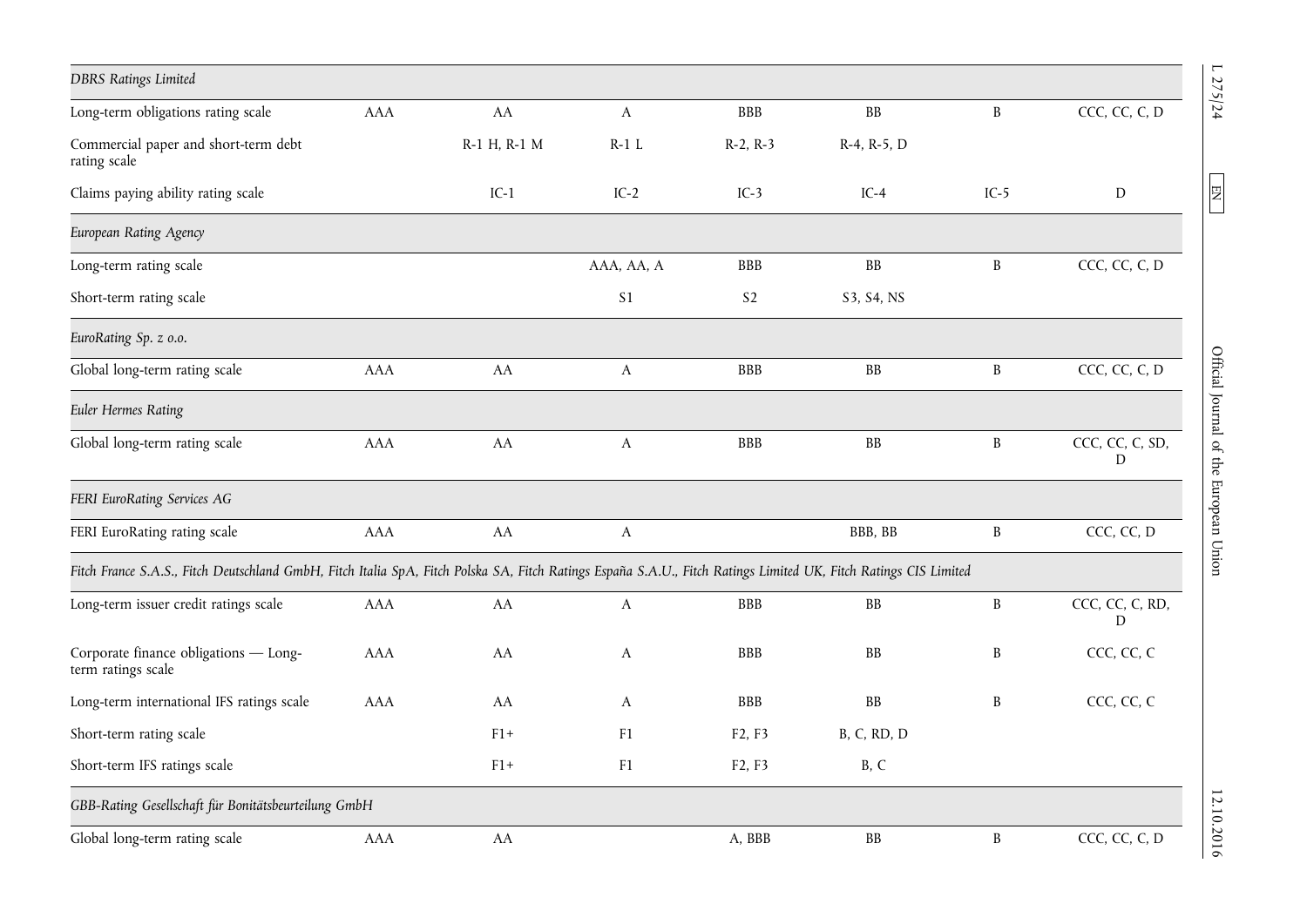| <b>ICAP Group S.A</b>                                                                                                                                                            |            |        |              |             |                                 |              |                         |
|----------------------------------------------------------------------------------------------------------------------------------------------------------------------------------|------------|--------|--------------|-------------|---------------------------------|--------------|-------------------------|
| Global long-term rating scale                                                                                                                                                    |            |        | AA, A        | BB, B       | C, D                            | E, F         | G, H                    |
| Japan Credit Rating Agency Ltd                                                                                                                                                   |            |        |              |             |                                 |              |                         |
| Long-term issuer ratings scale                                                                                                                                                   | <b>AAA</b> | AA     | $\mathbf{A}$ | <b>BBB</b>  | $\rm BB$                        | $\, {\bf B}$ | CCC, CC, C, LD,<br>D    |
| Long-term issue ratings scale                                                                                                                                                    | <b>AAA</b> | AA     | $\mathbf{A}$ | <b>BBB</b>  | $\rm BB$                        | $\, {\bf B}$ | CCC, CC, C, D           |
| Short-term issuer ratings scale                                                                                                                                                  |            | $J-1+$ | $J-1$        | $J-2$       | J-3, NJ, LD, D                  |              |                         |
| Short-term issue credit ratings scale                                                                                                                                            |            | $J-1+$ | $J-1$        | $J-2$       | $J-3$ , NJ, D                   |              |                         |
| Kroll Bond Rating Agency                                                                                                                                                         |            |        |              |             |                                 |              |                         |
| Long-term credit rating scale                                                                                                                                                    | AAA        | AA     | $\mathbf{A}$ | <b>BBB</b>  | $\rm BB$                        | $\, {\bf B}$ | CCC, CC, C, D           |
| Short-term credit rating scale                                                                                                                                                   |            | $K1+$  | K1           | K2, K3      | <b>B</b> , C, D                 |              |                         |
| Moody's Investors Service Cyprus Ltd, Moody's France S.A.S., Moody's Deutschland GmbH, Moody's Italia S.r.l., Moody's Investors Service España SA, Moody's Investors Service Ltd |            |        |              |             |                                 |              |                         |
| Global long-term rating scale                                                                                                                                                    | Aaa        | Aa     | $\mathbf{A}$ | Baa         | Ba                              | $\mathbf{B}$ | Caa, Ca, C              |
| Bond fund rating scale                                                                                                                                                           | Aaa-bf     | Aa-bf  | A-bf         | Baa-bf      | Ba-bf                           | B-bf         | Caa-bf, Ca-bf, C-bf     |
| Global short-term rating scale                                                                                                                                                   |            | $P-1$  | $P-2$        | $P-3$       | $\ensuremath{\text{NP}}\xspace$ |              |                         |
| Standard & Poor's Credit Market Services France S.A.S., Standard & Poor's Credit Market Services Italy S.r.l., Standard & Poor's Credit Market Services Europe Limited           |            |        |              |             |                                 |              |                         |
| Long-term issuer credit ratings scale                                                                                                                                            | AAA        | AA     | A            | <b>BBB</b>  | <b>BB</b>                       | $\mathbf{B}$ | CCC, CC, R, SD/D        |
| Long-term issue credit ratings scale                                                                                                                                             | <b>AAA</b> | AA     | A            | <b>BBB</b>  | ${\bf BB}$                      | $\, {\bf B}$ | CCC, CC, C, D           |
| Insurer financial strength ratings scale                                                                                                                                         | AAA        | AA     | A            | <b>BBB</b>  | <b>BB</b>                       | B            | CCC, CC, SD/D, R        |
| Fund credit quality ratings scale                                                                                                                                                | AAAf       | AAf    | Af           | <b>BBBf</b> | <b>BBf</b>                      | Bf           | CCCf                    |
| Mid market evaluation ratings scale                                                                                                                                              |            |        | MM1          | MM2         | MM3, MM4                        | MM5, MM6     | MM7, MM8,<br><b>MMD</b> |
| Short-term issuer credit ratings scale                                                                                                                                           |            | $A-1+$ | $A-1$        | $A-2, A-3$  | B, C, R, SD/D                   |              |                         |
| Short-term issue credit ratings scale                                                                                                                                            |            | $A-1+$ | $A-1$        | $A-2, A-3$  | B, C, D                         |              |                         |

12.10.2016 L  $\overline{E}$  EN  $\overline{E}$  EN  $\overline{E}$  EV  $\overline{E}$  EV  $\overline{E}$  EV  $\overline{E}$  EV  $\overline{E}$  EV  $\overline{E}$  EV  $\overline{E}$  EV  $\overline{E}$  EV  $\overline{E}$  EV  $\overline{E}$  EV  $\overline{E}$  EV  $\overline{E}$  EV  $\overline{E}$  EV  $\overline{E}$  EV  $\overline{E}$  EV  $\overline$ Official Journal of the European Union

12.10.2016

 $\boxed{\text{EN}}$ 

 $L$  275/25